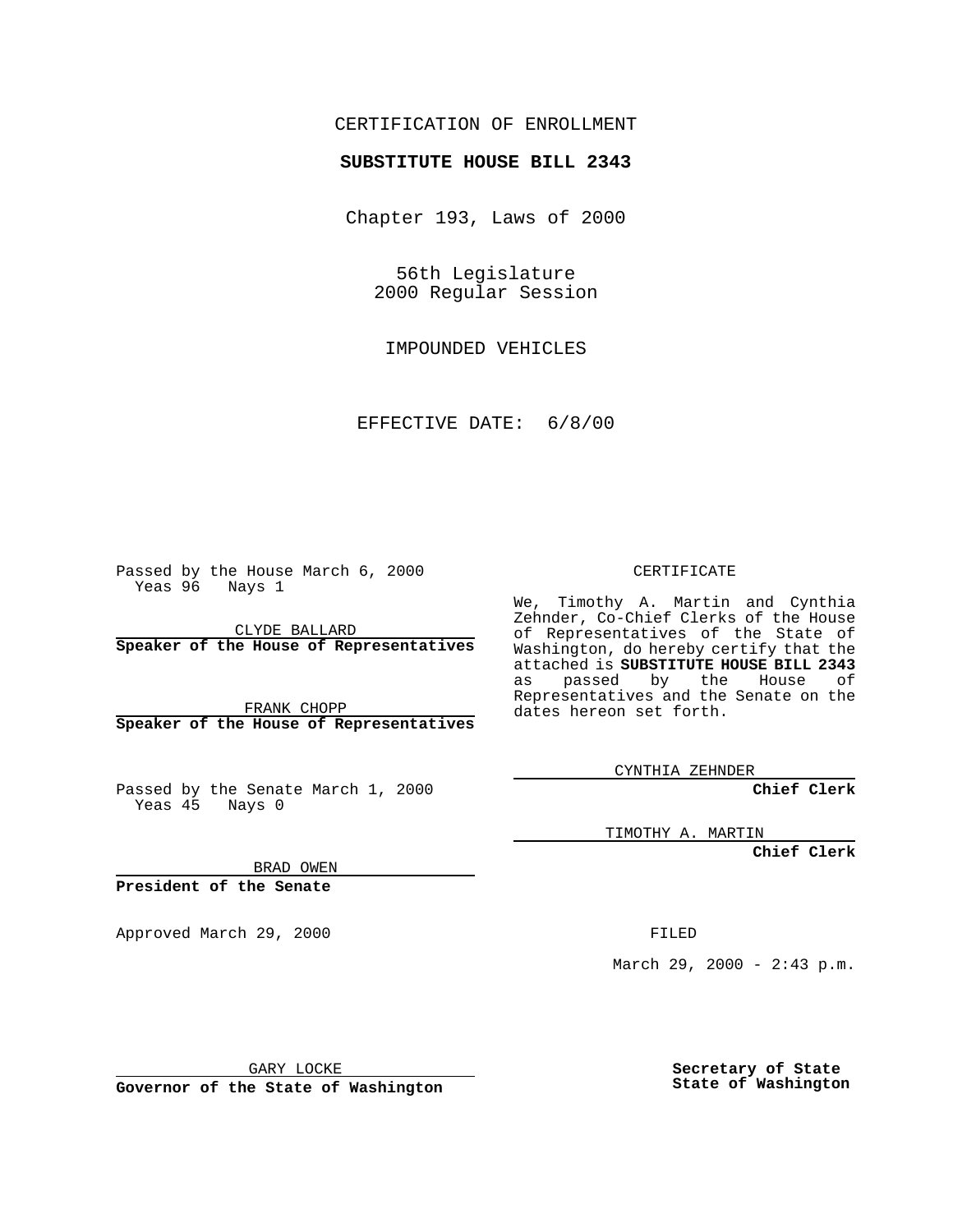## **SUBSTITUTE HOUSE BILL 2343** \_\_\_\_\_\_\_\_\_\_\_\_\_\_\_\_\_\_\_\_\_\_\_\_\_\_\_\_\_\_\_\_\_\_\_\_\_\_\_\_\_\_\_\_\_\_\_

\_\_\_\_\_\_\_\_\_\_\_\_\_\_\_\_\_\_\_\_\_\_\_\_\_\_\_\_\_\_\_\_\_\_\_\_\_\_\_\_\_\_\_\_\_\_\_

Passed Legislature - 2000 Regular Session

AS AMENDED BY THE SENATE

Passed Legislature - 2000 Regular Session

**State of Washington 56th Legislature 2000 Regular Session**

**By** House Committee on Financial Institutions & Insurance (originally sponsored by Representatives Hatfield, Benson and Esser)

Read first time 02/01/2000. Referred to Committee on .

 AN ACT Relating to the redemption of vehicles through credit cards and checks drawn on financial institutions; amending RCW 46.55.130; and reenacting and amending RCW 46.55.120.

BE IT ENACTED BY THE LEGISLATURE OF THE STATE OF WASHINGTON:

 **Sec. 1.** RCW 46.55.120 and 1999 c 398 s 7 and 1999 c 327 s 5 are each reenacted and amended to read as follows:

 (1) Vehicles or other items of personal property registered or titled with the department that are impounded by registered tow truck operators pursuant to RCW 46.55.080, 46.55.085, 46.55.113, or 9A.88.140 may be redeemed only under the following circumstances:

 (a) Only the legal owner, the registered owner, a person authorized in writing by the registered owner or the vehicle's insurer, a person who is determined and verified by the operator to have the permission of the registered owner of the vehicle or other item of personal property registered or titled with the department, or one who has purchased a vehicle or item of personal property registered or titled with the department from the registered owner who produces proof of ownership or written authorization and signs a receipt therefor, may redeem an impounded vehicle or items of personal property registered or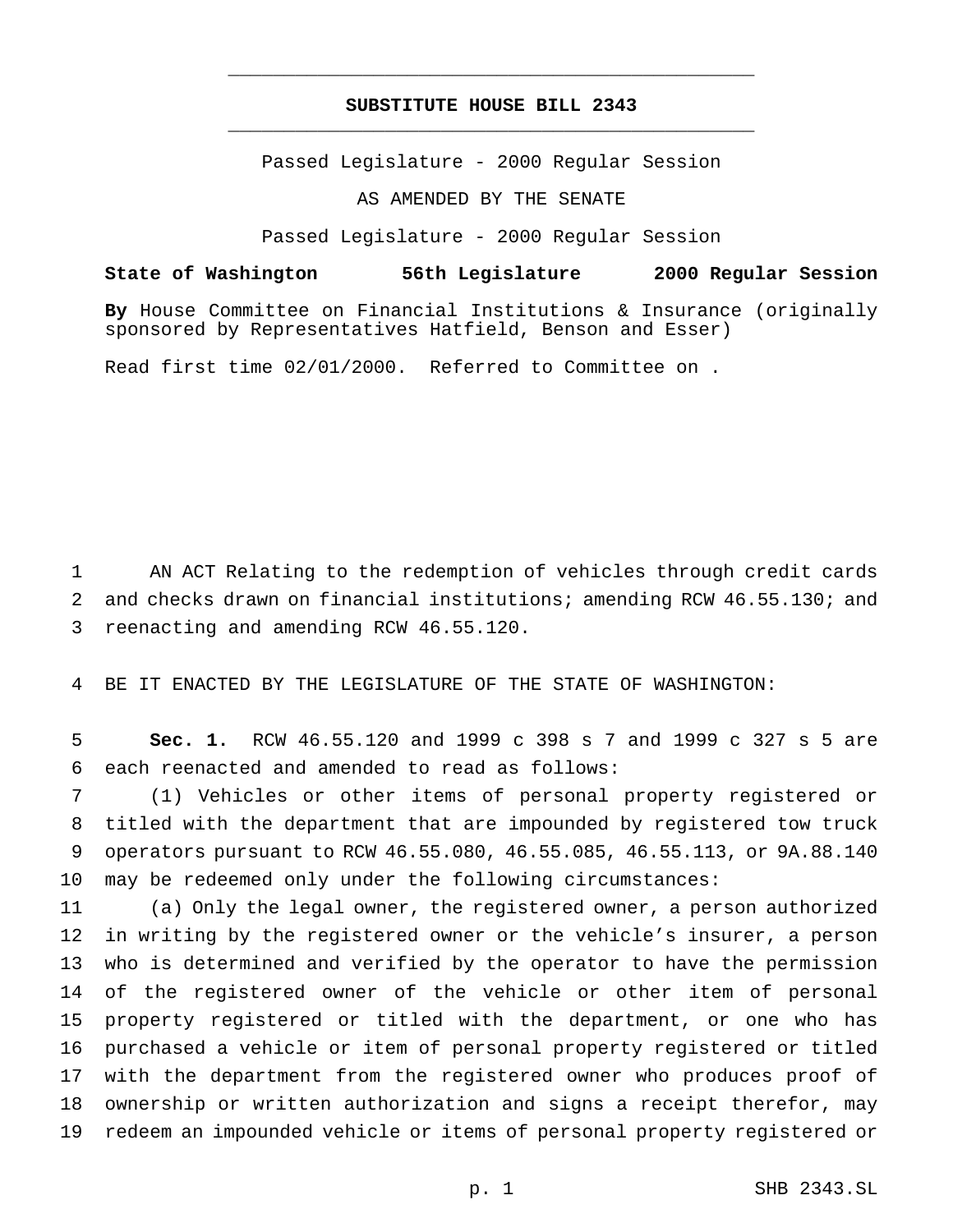titled with the department. In addition, a vehicle impounded because the operator is in violation of RCW 46.20.342(1)(c) shall not be released until a person eligible to redeem it under this subsection (1)(a) satisfies the requirements of (e) of this subsection, including paying all towing, removal, and storage fees, notwithstanding the fact that the hold was ordered by a government agency. If the department's records show that the operator has been convicted of a violation of RCW 46.20.342 or a similar local ordinance within the past five years, the vehicle may be held for up to thirty days at the written direction of the agency ordering the vehicle impounded. A vehicle impounded because the operator is arrested for a violation of RCW 46.20.342 may be released only pursuant to a written order from the agency that ordered the vehicle impounded or from the court having jurisdiction. An agency may issue a written order to release pursuant to a provision of an applicable state agency rule or local ordinance authorizing release on the basis of economic or personal hardship to the spouse of the operator, taking into consideration public safety factors, including the operator's criminal history and driving record.

 If a vehicle is impounded because the operator is in violation of RCW 46.20.342(1) (a) or (b), the vehicle may be held for up to thirty days at the written direction of the agency ordering the vehicle impounded. However, if the department's records show that the operator has been convicted of a violation of RCW 46.20.342(1) (a) or (b) or a similar local ordinance within the past five years, the vehicle may be held at the written direction of the agency ordering the vehicle impounded for up to sixty days, and for up to ninety days if the operator has two or more such prior offenses. If a vehicle is impounded because the operator is arrested for a violation of RCW 46.20.342, the vehicle may not be released until a person eligible to redeem it under this subsection (1)(a) satisfies the requirements of (e) of this subsection, including paying all towing, removal, and storage fees, notwithstanding the fact that the hold was ordered by a government agency.

 (b) If the vehicle is directed to be held for a suspended license impound, a person who desires to redeem the vehicle at the end of the period of impound shall within five days of the impound at the request of the tow truck operator pay a security deposit to the tow truck operator of not more than one-half of the applicable impound storage rate for each day of the proposed suspended license impound. The tow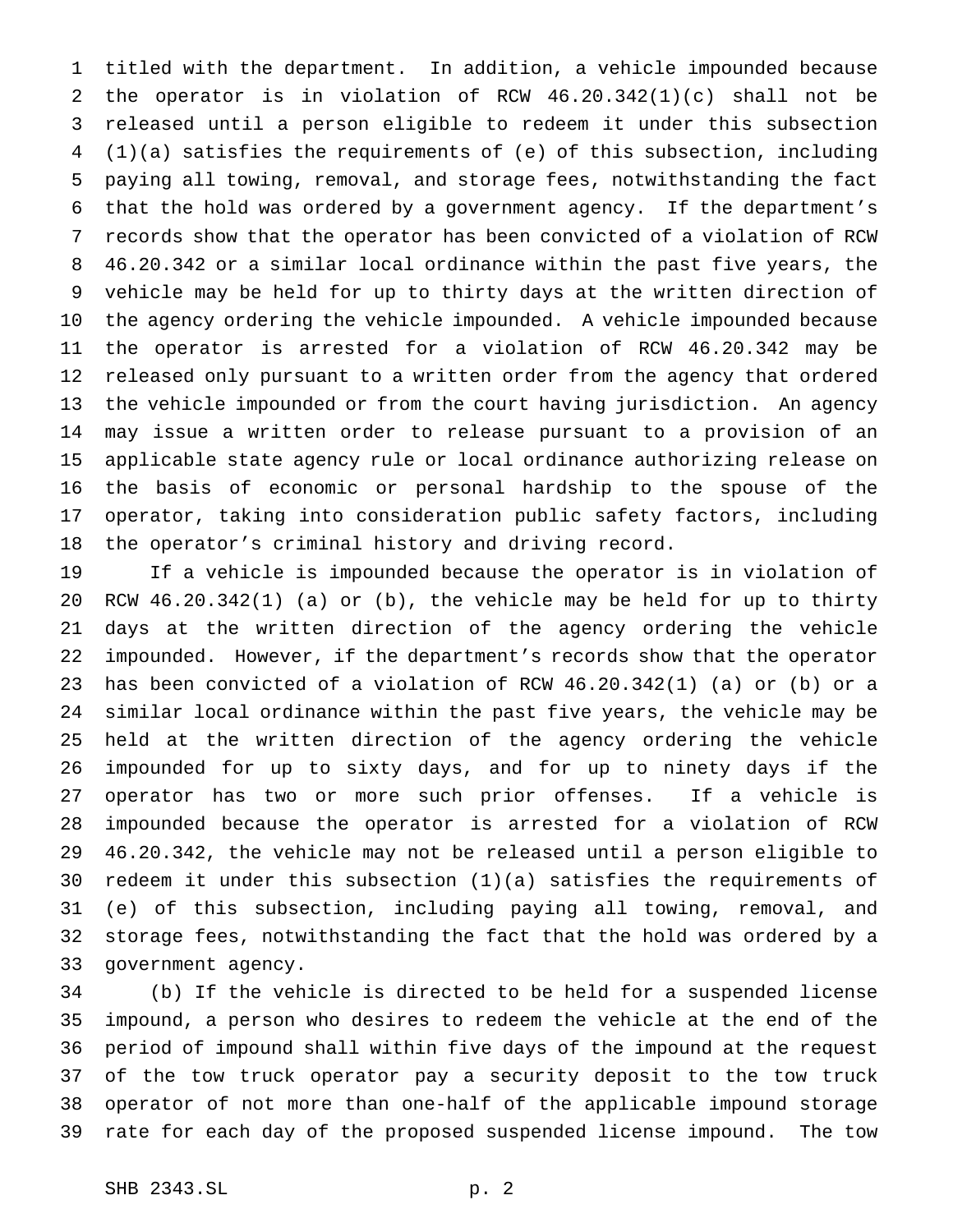truck operator shall credit this amount against the final bill for removal, towing, and storage upon redemption. The tow truck operator may accept other sufficient security in lieu of the security deposit. If the person desiring to redeem the vehicle does not pay the security deposit or provide other security acceptable to the tow truck operator, the tow truck operator may process and sell at auction the vehicle as an abandoned vehicle within the normal time limits set out in RCW 46.55.130(1). The security deposit required by this section may be paid and must be accepted at any time up to twenty-four hours before the beginning of the auction to sell the vehicle as abandoned. The registered owner is not eligible to purchase the vehicle at the auction, and the tow truck operator shall sell the vehicle to the highest bidder who is not the registered owner.

 (c) Notwithstanding (b) of this subsection, a rental car business may immediately redeem a rental vehicle it owns by payment of the costs of removal, towing, and storage, whereupon the vehicle will not be held for a suspended license impound.

 (d) Notwithstanding (b) of this subsection, a motor vehicle dealer or lender with a perfected security interest in the vehicle may redeem or lawfully repossess a vehicle immediately by payment of the costs of removal, towing, and storage, whereupon the vehicle will not be held for a suspended license impound. A motor vehicle dealer or lender with a perfected security interest in the vehicle may not knowingly and intentionally engage in collusion with a registered owner to repossess and then return or resell a vehicle to the registered owner in an attempt to avoid a suspended license impound. However, this provision does not preclude a vehicle dealer or a lender with a perfected security interest in the vehicle from repossessing the vehicle and then selling, leasing, or otherwise disposing of it in accordance with chapter 62A.9 RCW, including providing redemption rights to the debtor under RCW 62A.9-506. If the debtor is the registered owner of the vehicle, the debtor's right to redeem the vehicle under chapter 62A.9 RCW is conditioned upon the debtor obtaining and providing proof from the impounding authority or court having jurisdiction that any fines, penalties, and forfeitures owed by the registered owner, as a result of the suspended license impound, have been paid, and proof of the payment must be tendered to the vehicle dealer or lender at the time the debtor tenders all other obligations required to redeem the vehicle. Vehicle dealers or lenders are not liable for damages if they rely in good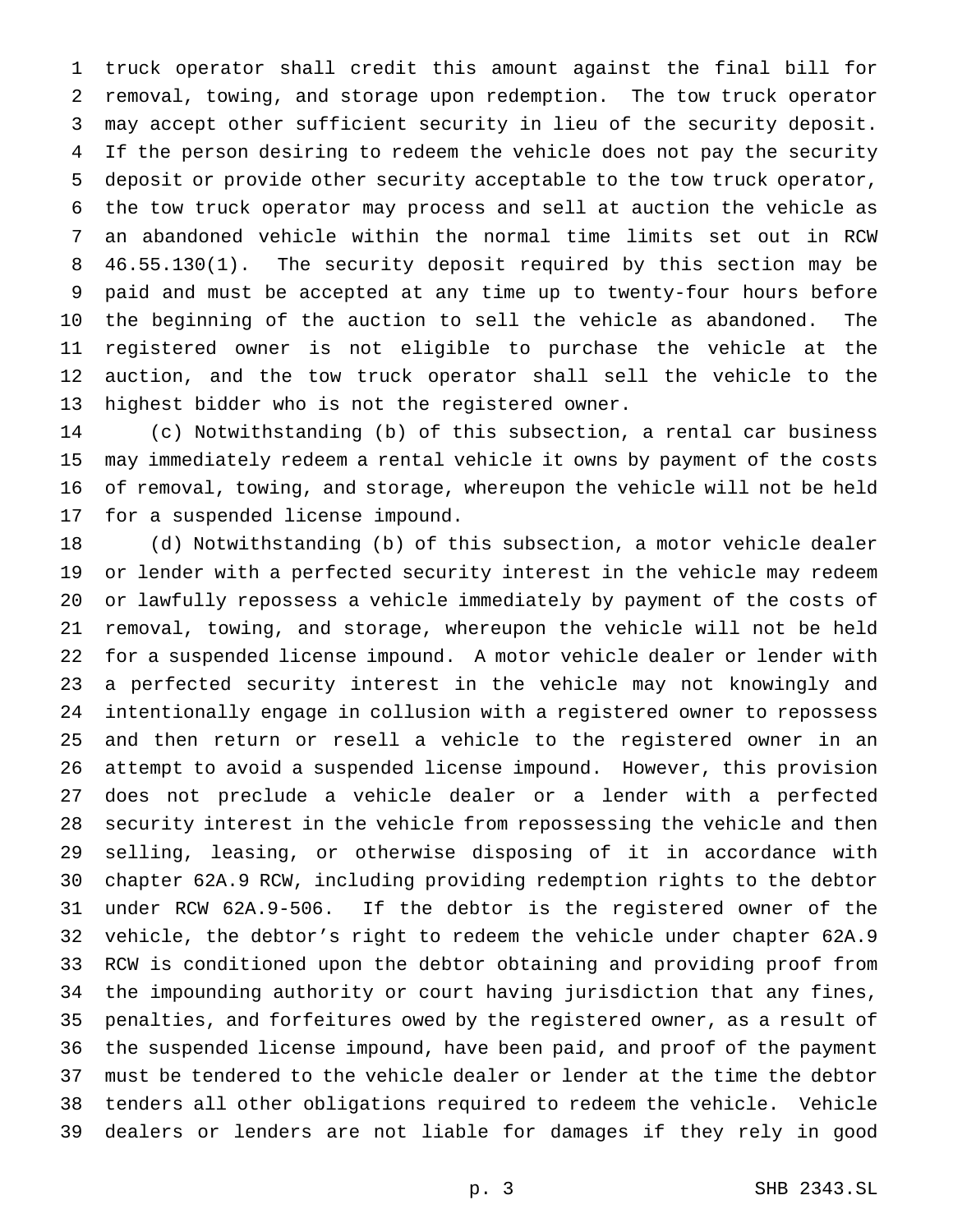faith on an order from the impounding agency or a court in releasing a vehicle held under a suspended license impound.

 (e) The vehicle or other item of personal property registered or titled with the department shall be released upon the presentation to any person having custody of the vehicle of commercially reasonable tender sufficient to cover the costs of towing, storage, or other services rendered during the course of towing, removing, impounding, or storing any such vehicle, with credit being given for the amount of any security deposit paid under (b) of this subsection. In addition, if a vehicle is impounded because the operator was arrested for a violation 11 of RCW 46.20.342 or ((46.20.420)) 46.20.345 and was being operated by the registered owner when it was impounded under local ordinance or agency rule, it must not be released to any person until the registered owner establishes with the agency that ordered the vehicle impounded or the court having jurisdiction that any penalties, fines, or forfeitures owed by him or her have been satisfied. Registered tow truck operators are not liable for damages if they rely in good faith on an order from the impounding agency or a court in releasing a vehicle held under a suspended license impound. Commercially reasonable tender shall 20 include, without limitation, cash, major bank credit cards issued by 21 financial institutions, or personal checks drawn on ((in-state banks)) 22 Washington state branches of financial institutions if accompanied by two pieces of valid identification, one of which may be required by the 24 operator to have a photograph. If the towing firm ((can)) cannot determine through the customer's bank or a check verification service 26 that the presented check would ((not)) be paid by the bank or guaranteed by the service, the towing firm may refuse to accept the check. Any person who stops payment on a personal check or credit card, or does not make restitution within ten days from the date a check becomes insufficient due to lack of funds, to a towing firm that has provided a service pursuant to this section or in any other manner defrauds the towing firm in connection with services rendered pursuant to this section shall be liable for damages in the amount of twice the towing and storage fees, plus costs and reasonable attorney's fees.

 (2)(a) The registered tow truck operator shall give to each person who seeks to redeem an impounded vehicle, or item of personal property registered or titled with the department, written notice of the right of redemption and opportunity for a hearing, which notice shall be accompanied by a form to be used for requesting a hearing, the name of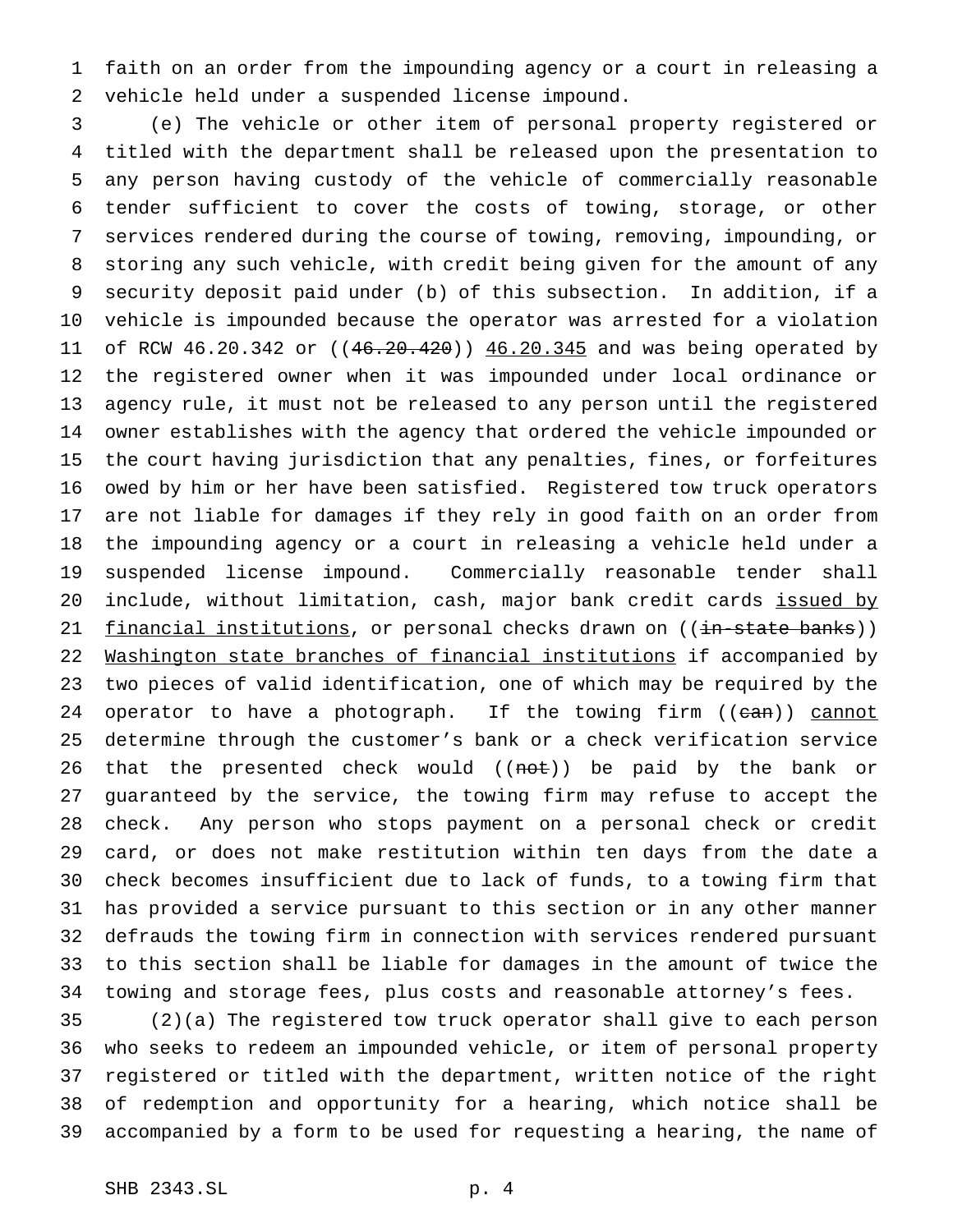the person or agency authorizing the impound, and a copy of the towing and storage invoice. The registered tow truck operator shall maintain a record evidenced by the redeeming person's signature that such notification was provided.

 (b) Any person seeking to redeem an impounded vehicle under this section has a right to a hearing in the district or municipal court for the jurisdiction in which the vehicle was impounded to contest the validity of the impoundment or the amount of towing and storage charges. The district court has jurisdiction to determine the issues involving all impoundments including those authorized by the state or its agents. The municipal court has jurisdiction to determine the issues involving impoundments authorized by agents of the municipality. Any request for a hearing shall be made in writing on the form provided for that purpose and must be received by the appropriate court within ten days of the date the opportunity was provided for in subsection (2)(a) of this section and more than five days before the date of the auction. At the time of the filing of the hearing request, the petitioner shall pay to the court clerk a filing fee in the same amount required for the filing of a suit in district court. If the hearing request is not received by the court within the ten-day period, the right to a hearing is waived and the registered owner is liable for any towing, storage, or other impoundment charges permitted under this chapter. Upon receipt of a timely hearing request, the court shall proceed to hear and determine the validity of the impoundment.

 (3)(a) The court, within five days after the request for a hearing, shall notify the registered tow truck operator, the person requesting the hearing if not the owner, the registered and legal owners of the vehicle or other item of personal property registered or titled with the department, and the person or agency authorizing the impound in writing of the hearing date and time.

 (b) At the hearing, the person or persons requesting the hearing may produce any relevant evidence to show that the impoundment, towing, or storage fees charged were not proper. The court may consider a written report made under oath by the officer who authorized the impoundment in lieu of the officer's personal appearance at the hearing.

 (c) At the conclusion of the hearing, the court shall determine whether the impoundment was proper, whether the towing or storage fees charged were in compliance with the posted rates, and who is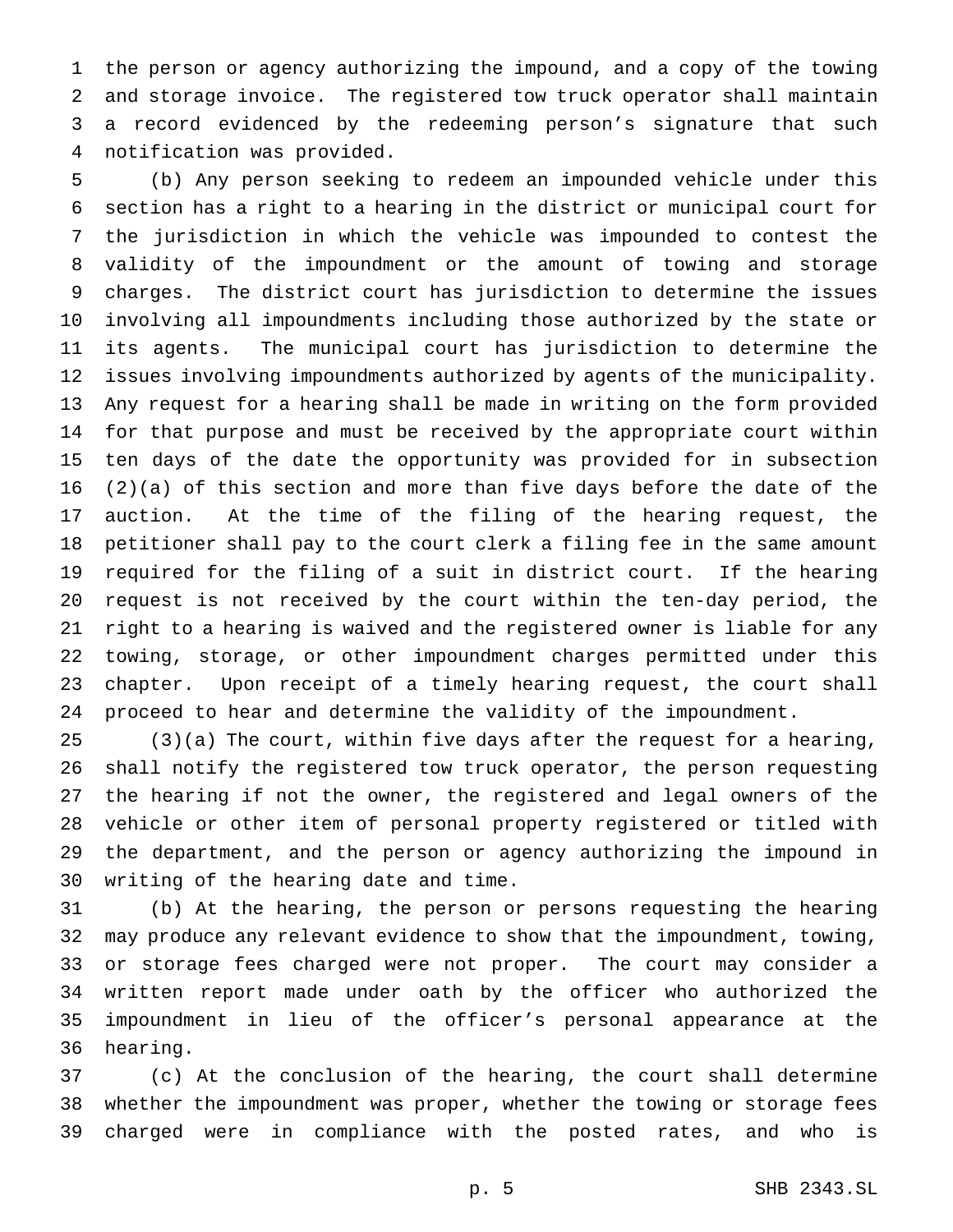responsible for payment of the fees. The court may not adjust fees or charges that are in compliance with the posted or contracted rates.

 (d) If the impoundment is found proper, the impoundment, towing, and storage fees as permitted under this chapter together with court costs shall be assessed against the person or persons requesting the hearing, unless the operator did not have a signed and valid impoundment authorization from a private property owner or an authorized agent.

 (e) If the impoundment is determined to be in violation of this chapter, then the registered and legal owners of the vehicle or other item of personal property registered or titled with the department shall bear no impoundment, towing, or storage fees, and any security shall be returned or discharged as appropriate, and the person or agency who authorized the impoundment shall be liable for any towing, storage, or other impoundment fees permitted under this chapter. The court shall enter judgment in favor of the registered tow truck operator against the person or agency authorizing the impound for the impoundment, towing, and storage fees paid. In addition, the court shall enter judgment in favor of the registered and legal owners of the vehicle, or other item of personal property registered or titled with the department, for the amount of the filing fee required by law for the impound hearing petition as well as reasonable damages for loss of the use of the vehicle during the time the same was impounded, for not less than fifty dollars per day, against the person or agency authorizing the impound. However, if an impoundment arising from an alleged violation of RCW 46.20.342 or ((46.20.420)) 46.20.345 is determined to be in violation of this chapter, then the law enforcement officer directing the impoundment and the government employing the officer are not liable for damages if the officer relied in good faith and without gross negligence on the records of the department in ascertaining that the operator of the vehicle had a suspended or revoked driver's license. If any judgment entered is not paid within fifteen days of notice in writing of its entry, the court shall award reasonable attorneys' fees and costs against the defendant in any action to enforce the judgment. Notice of entry of judgment may be made by registered or certified mail, and proof of mailing may be made by affidavit of the party mailing the notice. Notice of the entry of the judgment shall read essentially as follows: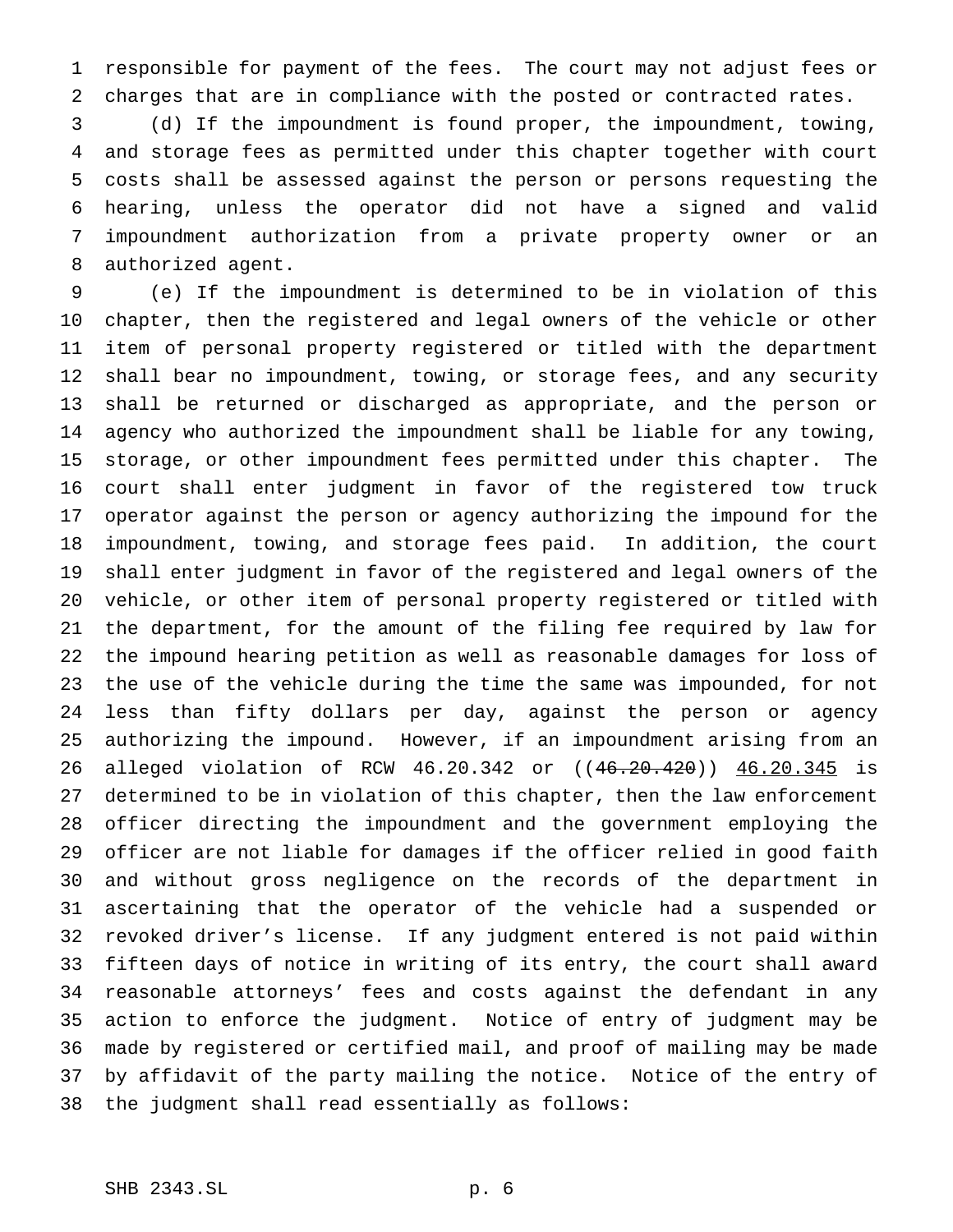TO: . . . . . . YOU ARE HEREBY NOTIFIED JUDGMENT was entered against you in the ...... Court located at . . . . . . in the sum of \$. . . . . ., in an action entitled . . . . . ., Case No. . . . . YOU ARE FURTHER NOTIFIED that attorneys fees and costs will be awarded against you under RCW . . . if the judgment is not paid within 15 days of the date of this notice. 8 DATED this . . . . day of . . . . . . , (year) . . . 9 Signature ......... Typed name and address 11 of party mailing notice

 (4) Any impounded abandoned vehicle or item of personal property registered or titled with the department that is not redeemed within fifteen days of mailing of the notice of custody and sale as required by RCW 46.55.110(3) shall be sold at public auction in accordance with all the provisions and subject to all the conditions of RCW 46.55.130. A vehicle or item of personal property registered or titled with the department may be redeemed at any time before the start of the auction upon payment of the applicable towing and storage fees.

 **Sec. 2.** RCW 46.55.130 and 1998 c 203 s 6 are each amended to read as follows:

 (1) If, after the expiration of fifteen days from the date of 23 mailing of notice of custody and sale required in RCW  $46.55.110((\leftarrow{2}))$ 24 (3) to the registered and legal owners, the vehicle remains unclaimed 25 and has not been listed as a stolen vehicle, or a suspended license impound has been directed, but no security paid under RCW 46.55.120, then the registered tow truck operator having custody of the vehicle shall conduct a sale of the vehicle at public auction after having first published a notice of the date, place, and time of the auction in a newspaper of general circulation in the county in which the vehicle is located not less than three days and no more than ten days before the date of the auction. The notice shall contain a description of the vehicle including the make, model, year, and license number and a notification that a three-hour public viewing period will be available before the auction. The auction shall be held during daylight hours of a normal business day.

 (2) The following procedures are required in any public auction of such abandoned vehicles: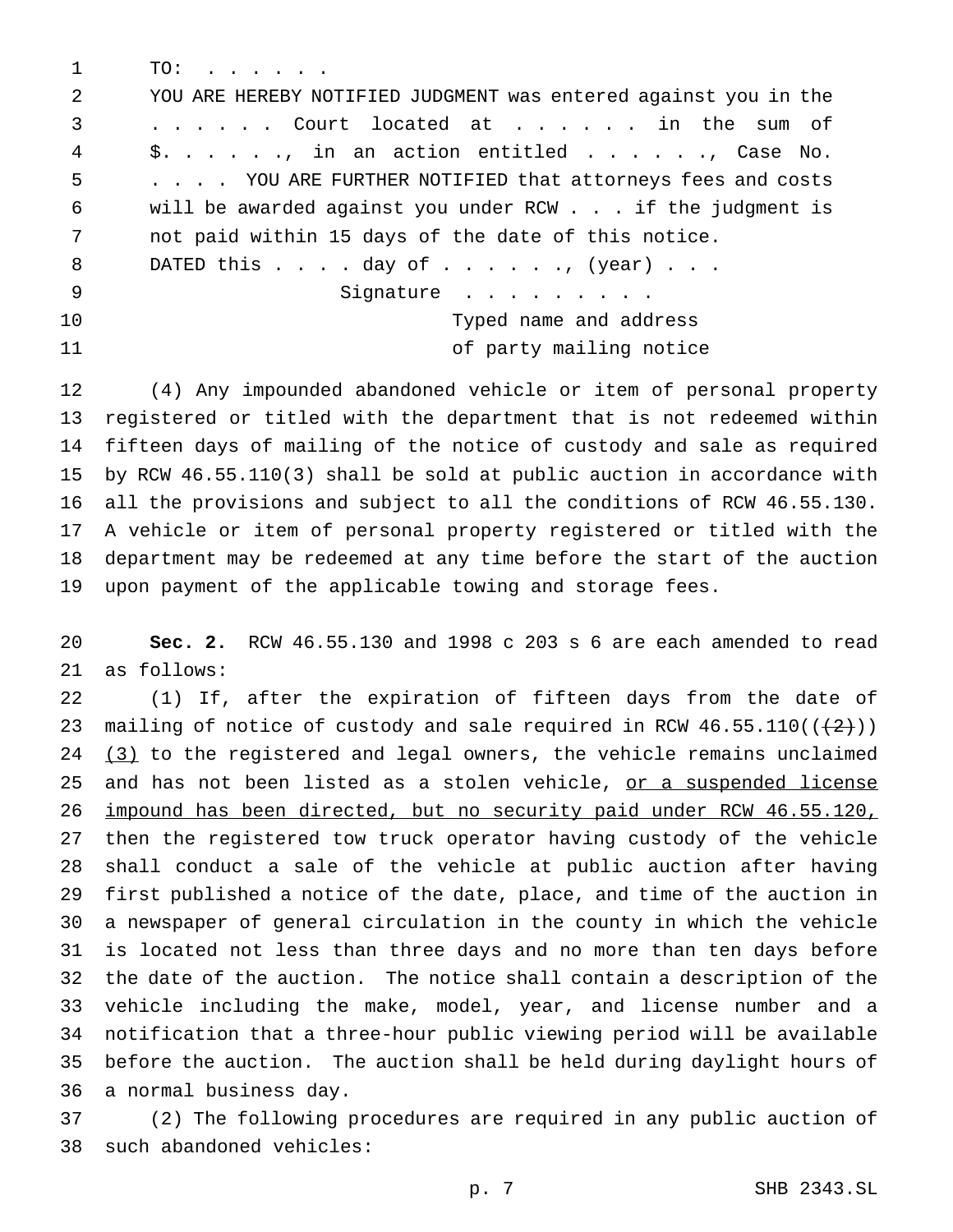(a) The auction shall be held in such a manner that all persons present are given an equal time and opportunity to bid;

 (b) All bidders must be present at the time of auction unless they have submitted to the registered tow truck operator, who may or may not choose to use the preauction bid method, a written bid on a specific vehicle. Written bids may be submitted up to five days before the auction and shall clearly state which vehicle is being bid upon, the 8 amount of the bid, and who is submitting the bid;

 (c) The open bid process, including all written bids, shall be used 10 so that everyone knows the dollar value that must be exceeded;

 (d) The highest two bids received shall be recorded in written form and shall include the name, address, and telephone number of each such bidder;

 (e) In case the high bidder defaults, the next bidder has the right 15 to purchase the vehicle for the amount of his or her bid;

 (f) The successful bidder shall apply for title within fifteen days;

 (g) The registered tow truck operator shall post a copy of the auction procedure at the bidding site. If the bidding site is different from the licensed office location, the operator shall post a clearly visible sign at the office location that describes in detail where the auction will be held. At the bidding site a copy of the newspaper advertisement that lists the vehicles for sale shall be posted;

 (h) All surplus moneys derived from the auction after satisfaction of the registered tow truck operator's lien shall be remitted within thirty days to the department for deposit in the state motor vehicle fund. A report identifying the vehicles resulting in any surplus shall accompany the remitted funds. If the director subsequently receives a valid claim from the registered vehicle owner of record as determined by the department within one year from the date of the auction, the surplus moneys shall be remitted to such owner;

 (i) If an operator receives no bid, or if the operator is the successful bidder at auction, the operator shall, within forty-five days sell the vehicle to a licensed vehicle wrecker, hulk hauler, or scrap processor by use of the abandoned vehicle report-affidavit of sale, or the operator shall apply for title to the vehicle.